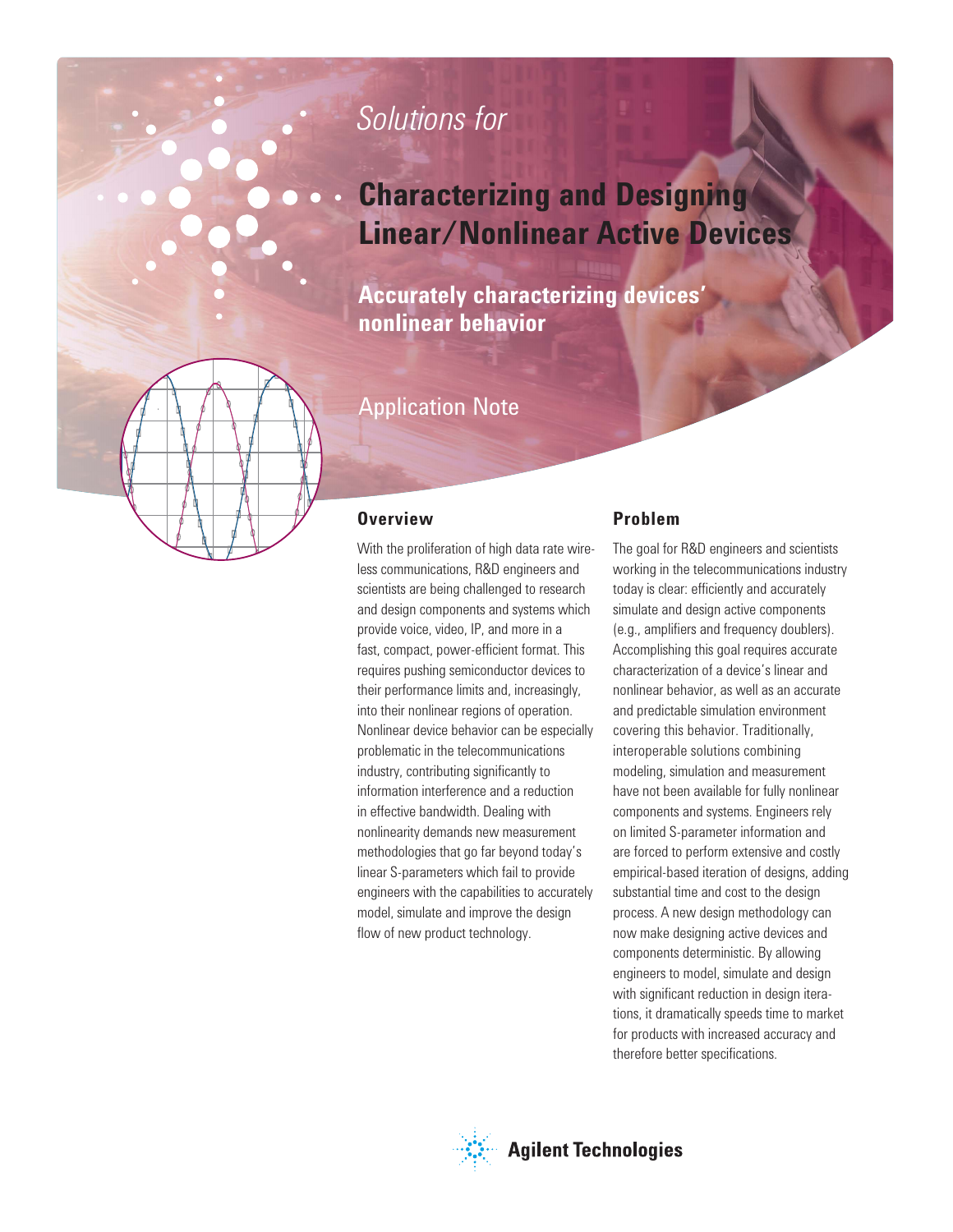## **Solution**

A new design methodology from Agilent Technologies, based on X-parameters, X-parameter device models and nonlinear vector network analyzer measurements, enables fast and accurate characterization and design of active devices and components. X-parameters are a mathematically rigorous superset of S-parameters, applicable to nonlinear (as well as linear) components under large and small signal conditions. They enable the characterization and hierarchical design of chains of nonlinear components (e.g., multi-stage power amplifiers and multichip modules) and RF systems (e.g., amplifiers and mixers) which are commonly used in communications applications. By measuring X-parameters, R&D engineers and scientists can accurately characterize and gain insight into a device's nonlinear behavior.

Using Agilent's Nonlinear Vector Network Analyzer (NVNA) -- based on Agilent's PNA-X network analyzer technology -- X-parameters can be quickly and accurately measured (Figure 1). This information is then used to create X-parameter models that can be imported into Agilent's Advanced Design System (ADS) simulator (Figure 2). Once imported, these models are used to simulate actual linear and nonlinear component behavior. Together, the NVNA and ADS simulator form an automated, interoperable measurement and simulation system for predictable design of nonlinear components.

X-parameters, ADS and the NVNA can be used to reconstruct time domain waveforms, optimize performance parameters such as ACPR, EVM and PAE, design multi-stage components and systems under varying inter-stage match conditions, and optimize nonlinear system performance. By providing a fast, accurate and powerful approach for the design of active devices, these solutions completely eliminate the need for limited S-parameter information or costly, time consuming design iterations. The time saved can be much better spent designing the most competitive products possible.

.



FIGURE 1: *Agilent's NVNA software, for use with the PNA-X microwave network analyzer, establishes a new industry standard in RF nonlinear network analysis from 10 MHz to 50 GHz.*



FIGURE 2: *Deterministically measure and view X-parameters with Agilent's NVNA and ADS.*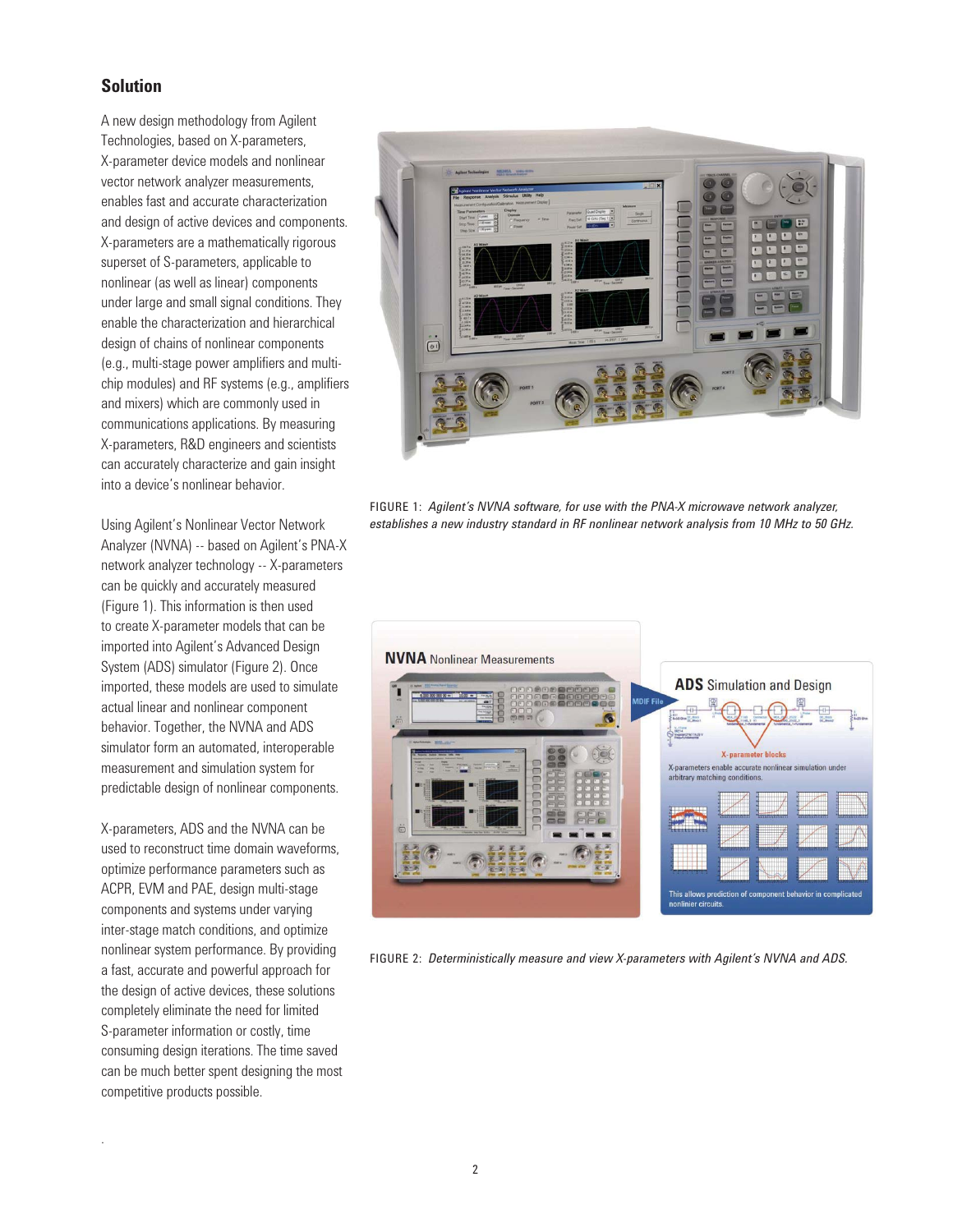### Handset Amplifier Example

Using the NVNA, X-parameters and the ADS simulator, it is a straightforward process to improve the performance (PAE and output power) of an amplifier being designed for use in a handset. The process results in a significant reduction in measurement test time and engineering time, and saves substantial design costs.

X-parameters are first measured by the NVNA and then modeled in ADS. Accurate efficiency contours for PAE and output power can then be simulated directly in ADS from the X-parameter model (Figure 3). Inter-stage matching coefficients are directly generated for optimization of the component. By employing this method, measurement test times and engineering time are significantly reduced, and substantial cost savings realized.

## X-parameters give contours and waveforms at any loading condition including cascaded systems



FIGURE 3: *X-parameters give contours and waveforms at any loading condition including cascaded systems.*

## **Summary of Results**

The inefficient, time-consuming and expensive way of designing active devices and components using limited S-parameter information is greatly improved by making use of an interoperable measurement and simulation environment for designing nonlinear components. X-parameters help further simplify this design process by providing an accurate representation of a device's nonlinear (and linear) behavior. During simulation the device's linear/ nonlinear behavior can be fully optimized.



## **The Power of X**

The Agilent PNA-X Microwave Network Analyzer with the NVNA software is a key product in Agilent's comprehensive *Power of X* suite of test products. These products grant engineers the power to gain greater design insight, speed manufacturing processes, solve tough measurement problems, and get to market ahead of the competition.

Offering the best combination of speed and scalability, and created and supported by renowned worldwide measurement experts, Agilent's X products are helping engineers bring innovative, higherperforming products to emerging markets around the globe.

To learn more about Agilent's suite of X products please visit: **www.agilent.com/find/powerofx.**